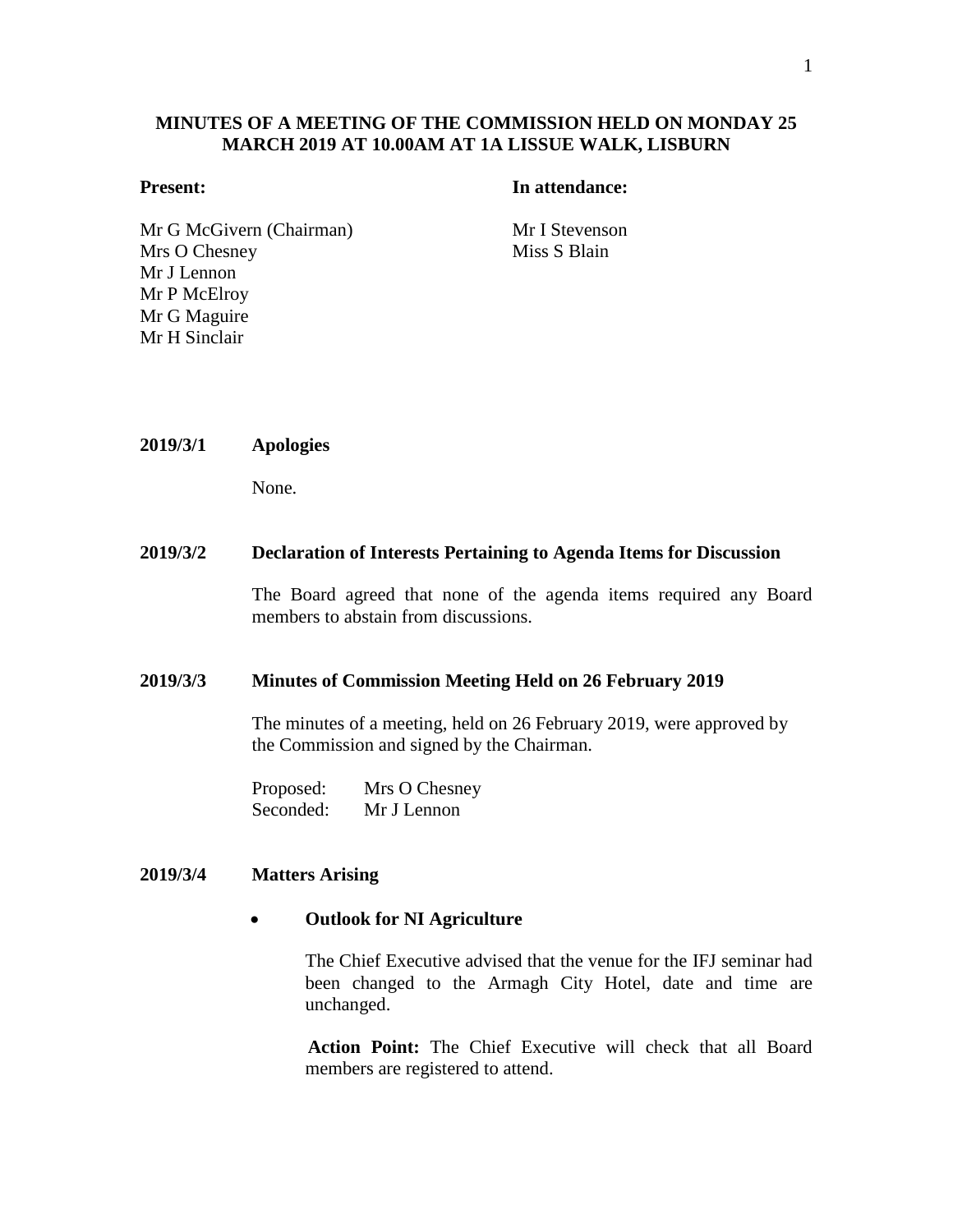## **Brexit**

The Board commended the Chief Executive's strong response in the Press to recent Brexit developments.

# **2019/3/5 Chairman's Report**

The Chairman reported on meetings / events he had attended since the last Board Meeting.

# **Belfast Telegraph Cup**

The Chairman had sat on the judging panel for the Belfast Telegraph cup. The winner will be announced at the annual UFU dinner.

# **Follow Up Ammonia Meeting with DAERA**

The Chairman and Chief Executive attended the follow up meeting with DAERA and other stakeholders at Dundonald House on 19 March 2019.

**Action Point:** The Chief Executive will produce a summary of the meeting and circulate a copy of presentations to Board members.

# **NIFDA Awards – 22 March 2019**

The Chairman commented on the excellent event held by NIFDA. LMC had sponsored the main course of the meal.

# **2019/3/6 Chief Executive's Report**

*Withheld – commercially sensitive*

## **Red Tractor**

The Chief Executive updated the Board on initiatives being taken forward in 2019 by Assured Food Standards to position Red Tractor as the Flagship of British Food and Farming. LMC had also hosted a very useful FQAS/Red Tractor meeting with AFS, NIMEA and UFU.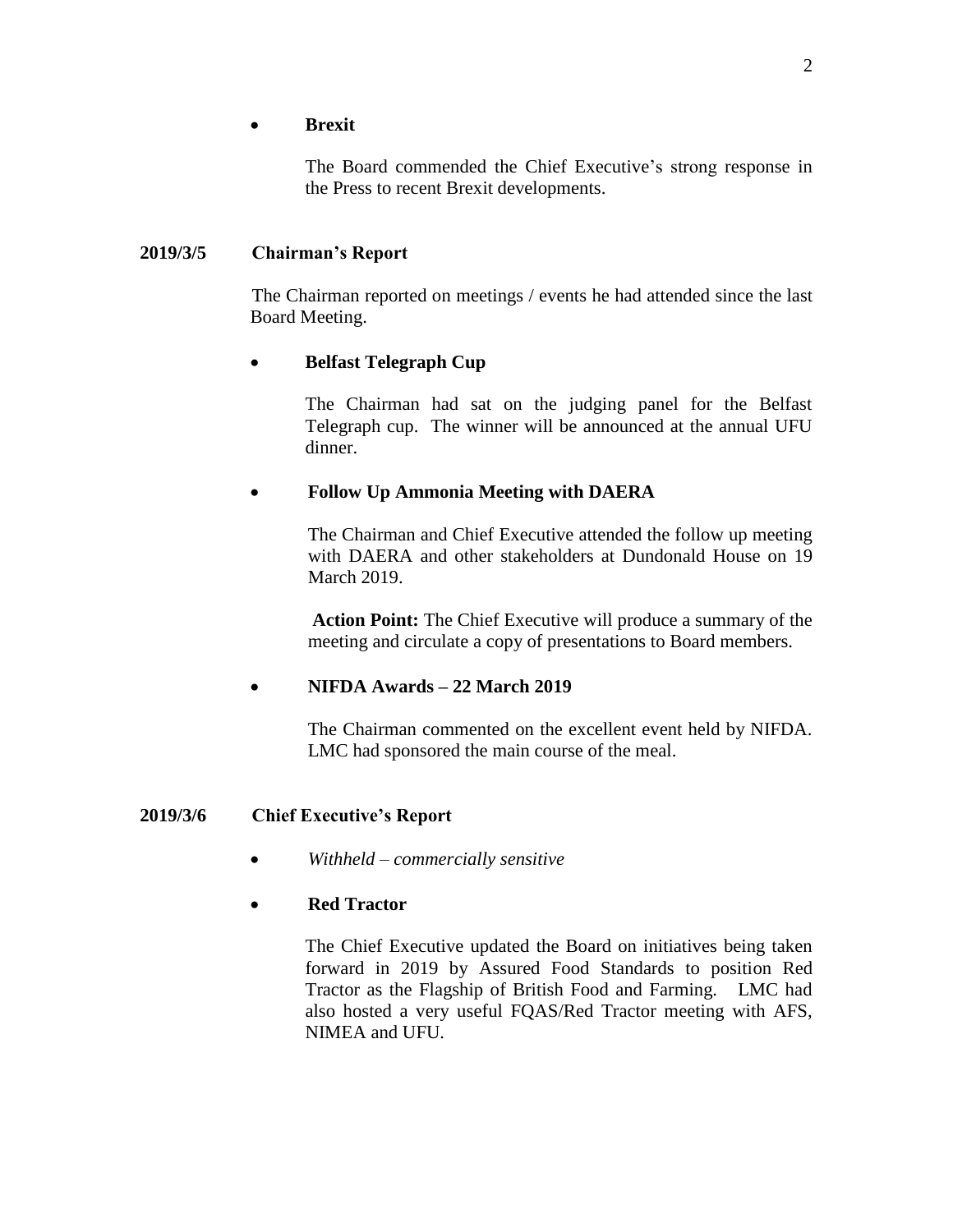## **Financials**

The management accounts for 9 months to December 2018 had been circulated to the Board. The Chief Executive advised that LMC was on track with regard to the anticipated year end position.

## **'Veganism' and Red Meat Promotion**

In response to a request from the Fane Valley Board, the Chief Executive had provided Mrs Chesney with a summary of the work LMC is doing to promote red meat as an essential element of the human diet. A copy of the summary was circulated to LMC Board members.

**Action Point:** The Board asked the Chief Executive to consider how to disseminate this information to a wider group of LMC stakeholders.

**Action Point:** Mrs Chesney will provide feedback from the Fane Valley Board following its meeting on 27 March 2019.

## **2019/3/7 Report from Remuneration Committee Meeting on 25 March 2019**

The Committee had met to consider a business case for a proposed salary increase and a survey of employment trends in 2019.

*Withheld – commercially sensitive*

## **2019/3/8 Draft Terms of Reference for FQAS Industry Board**

A draft Terms of Reference (ToR) for the FQAS Industry Board had been prepared by LMC. The Board acknowledged its strategic financial responsibilities for the FQAS and was content that the draft ToR recognises that the Industry Board is there as an advisory board to LMC. The draft ToR will be considered by the Industry Board at its next meeting.

**Action Point:** The LMC Board will approve a final Terms of Reference following feedback from the FQAS Industry Board.

## **2019/3/9 Policies for Approval – LMC Complaints Procedure & Complaints Handling Guide**

**Action Point:** The Board approved the LMC Complaints Procedure & Complaints Handling Guide.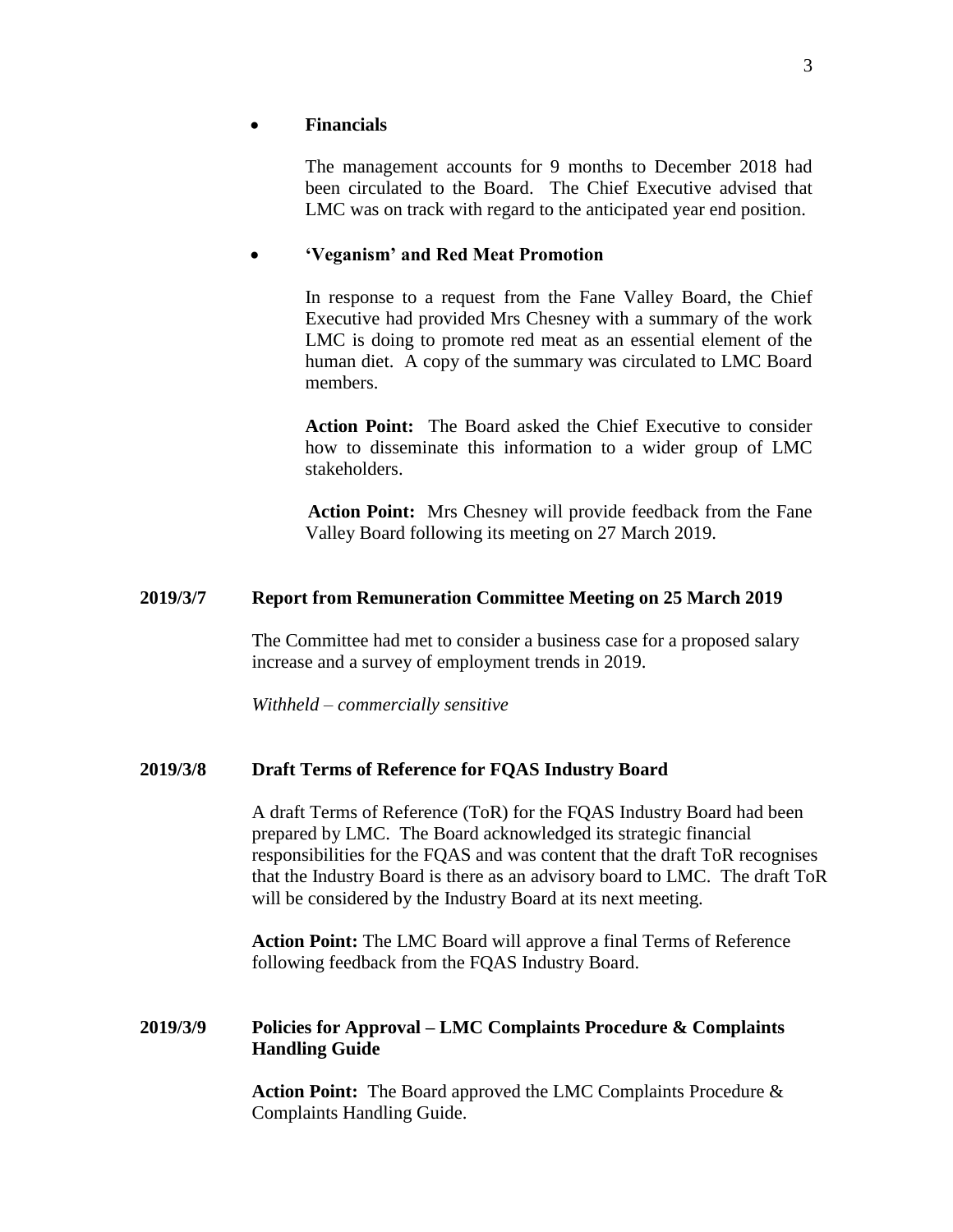#### **2019/3/10 LMC Board Self-Assessment Exercise 2018-19**

The Chief Executive had circulated the Board Performance Self-Assessment Checklist to Board members.

**Action Point:** Board members will forward completed checklists to the Chief Executive as soon as possible.

## **2019/3/11 Risk Management/Health & Safety**

## **Draft Minutes from ARAC Meeting on 4 February 2019**

The draft minutes from the ARAC meeting on 4 February 2019 had been circulated to the Board.

## **Updated Risk Register**

**Action Point:** The updated Risk Register was approved by the Board.

## **ARAC Refresher Training Course**

All members of the ARAC had attended a refresher training course on 22 March 2019

## **2019/3/12 Minutes of Senior Management Team Meeting held on 22 January 2019**

**Noted** 

.

## **2019/3/13 Any Other Business**

## **Invest NI**

Mr G Maguire informed the Board that Invest NI had recently met with Linden Foods to discuss new markets. It was noted that validation and certification are key issues for international trade and FQAS can play an important role in that. The Chief Executive advised that LMC will seek to arrange a meeting with Invest NI and key stakeholders to discuss export strategy as previously agreed by the Board.

*The Industry Development Manager joined the meeting at 12.05pm.*

## **2019/3/14 Industry Development Department Update**

The Industry Development Manager updated the Board on the work of